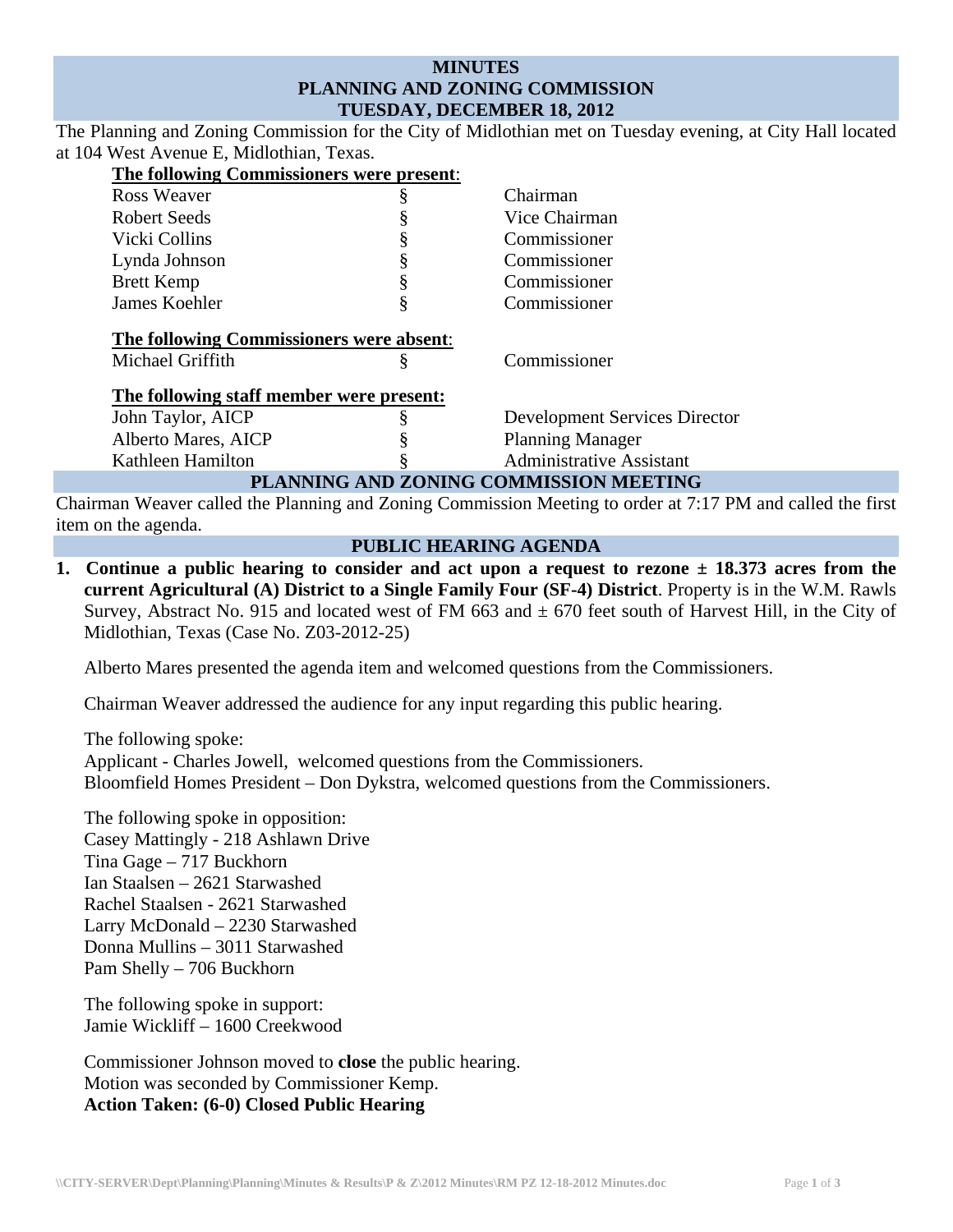## **PUBLIC HEARING (continued):**

Vice-Chairman Seeds moved to **deny** this request.

*That the Single Family Four (SF-4)District is too dense and the applicant should change his zoning request from Single Family Four (SF-4) to a Planned Development (PD District) including the total parcel acreage of 61.30 acres including acre lots along the west side of the parce.l* Motion was seconded by Commissioner Kemp.

**Action Taken: (3-3) Tie –** Motion failed due to lack of Majority

Chairman Weaver moved to **deny** this request.

*That the applicant change the zoning request from Single Family Four (SF-4) to a Planned Development (PD) District including the total parcel acreage of 61.30 acres, with a diversity of sized lots.*  Motion was seconded by Vice-Chairman Seeds. **Action Taken: (6-0) Denied** 

**2. Conduct a public hearing to consider and act upon a request to amend PD-42, Ordinance 2007-14, as amended (MidTowne PD) to amend the structure, requirements and powers of the MidTowne Architectural Review Committee.** (Case No. Z06-2012-28)

Alberto Mares presented the agenda item and welcomed questions from the Commissioners.

Chairman Weaver addressed the audience for any input regarding this public hearing, the following spoke regarding this item.

Rick Keeler – Applicant

Commissioner Koehler moved to **close** the public hearing. Motion was seconded by Commissioner Kemp. **Action Taken: (6-0) Closed Public Hearing**

Commissioner Johnson moved to **table** this request to the January 15, 2013 Planning and Zoning Commission Meeting Motion was seconded by Commissioner Kemp. **Action Taken: (6-0) Tabled** 

**3. Conduct a public hearing to consider and act upon a request for a Specific Use Permit (SUP) to allow a secondary dwelling unit on 1450 Mt. Zion Road.** Property is located in the Agricultural (A) District, contains  $\pm$  13.745 acres and generally located south of Mt. Zion Road and  $\pm$  595 feet east of South Midlothian Parkway in the City of Midlothian, Texas (Case No. SUP01-2012-24)

Alberto Mares presented the agenda item and welcomed questions from the Commissioners.

Chairman Weaver addressed the audience for any input regarding this public hearing, the following spoke regarding this item.

Kenneth Williams – Applicant

Commissioner Collins moved to **close** the public hearing. Motion was seconded by Vice-Chairman Seeds. **Action Taken: (6-0) Closed Public Hearing**

Vice-Chairman Seeds moved to **approve** this request as presented. Motion was seconded by Commissioner Kemp. **Action Taken: (6-0) Approved** 

**4. Conduct a public hearing to consider and act upon a request to amend PD-44, Ordinance 2007-44 (Coventry Crossing) to amend the conceptual layout and proposed lot sizes.** Property contains  $\pm$  106 acres and generally located east of 663 and south of McAlpin Road in the City of Midlothian, Texas (Case No. Z04-2012-26)